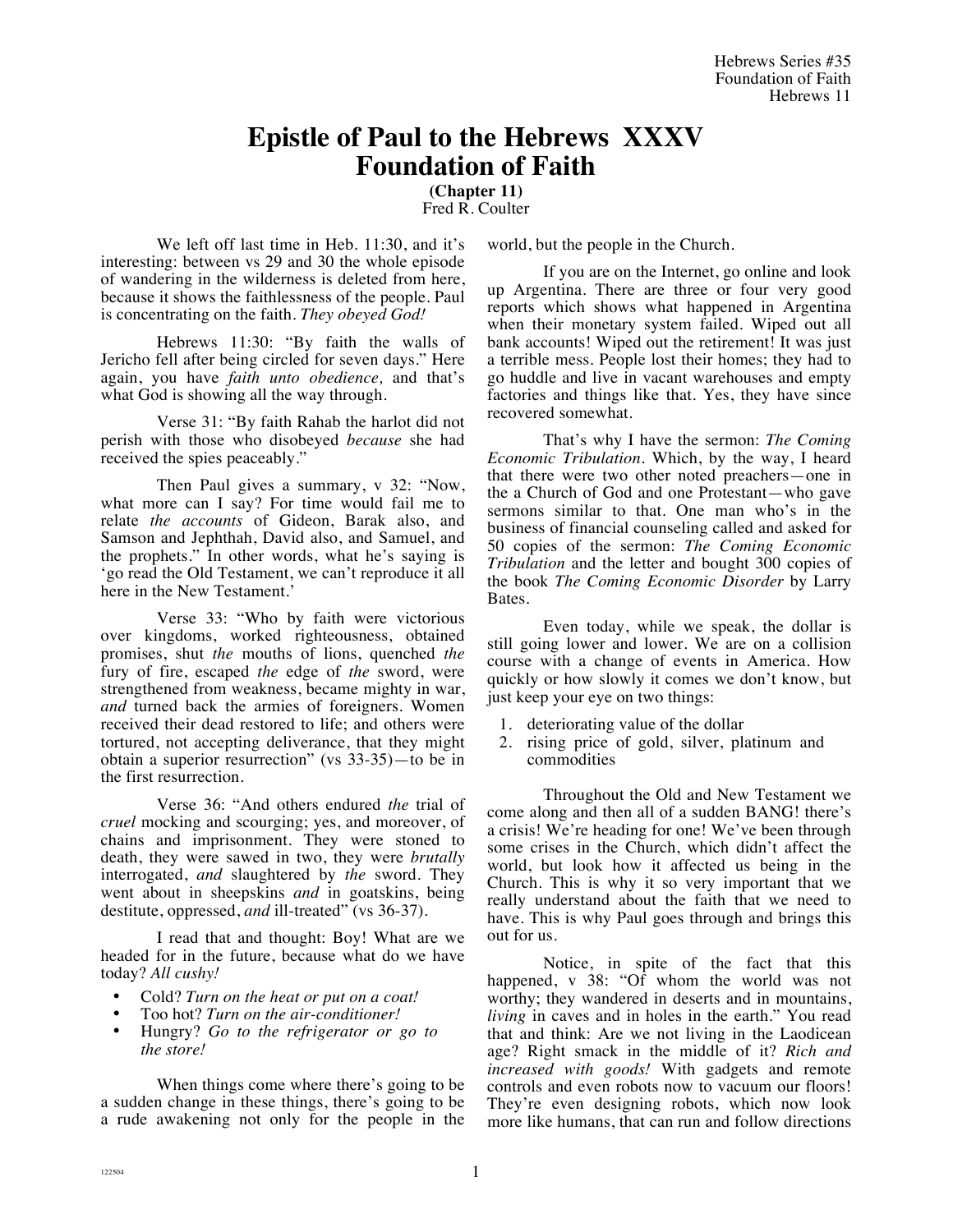and do things. How far will it go? How great will it become? *We don't know!* That's why we have to *live by faith, walk by faith, believe in hope and live in love!*

Verse 39: "**But these all,** *though* **they had received a good report through faith, did not obtain the promise**." Isn't that interesting? No heaven! Because if righteous people die and they go to heaven, isn't that the promise that is given by the religions of the world? *Yes, it is!* But it says:

They "…did not obtain the promise, *because* God had determined in advance to provide something superior for us… [as well as for them; a superior resurrection] …so that without us they would not be made perfect" (vs 39-40). Two excellent verses to show that no one has gone to heaven, if heaven is the perfection of the reward of the saved. This backs up the resurrection rather than going to heaven.

Let's review a little bit about faith; add a little bit more to it and see what kind of faith we really need to have. Let me tell you first of all:

#### **What Faith is Not:**

#### **1. Faith is not a blind obedience!**

As in various secret societies like the Jesuit oath you will obey as if you are a cadaver having no will of your own. *That's not God's way!* That is not faith! In fact, that's the opposite of faith, because that's giving up your free choice, giving up your free will, turning your mind over to someone else.

# **2. Faith is not an emotion!**

Just because you feel something, even feel good, does not mean that that is faith. Let me give you an example: Do people feel good when they win at the slot machine. Oh, yeah! Sure! That's not from God. You've been paid by all the other suckers who have put their money in there and lost it. *It is not an emotion.* 

- **3. Faith is not surrendering your will!**
- **4. Faith is not obedience to a religious leader, be it whomever he may be!**

# **What Faith Is**

Now, let's look at what faith is, and what kind of faith God wants us to have. Hebrews 11:1: "Now **faith is** *the* **substance of** *things* **hoped for**…" We know that that refers to the gift of faith that God gives with the Holy Spirit. But substance is also a foundation. We're going to look at the *foundation of faith*.

"…*and the* **conviction of things not seen**"

(v 1). We just read about all of those who died not having received the promises. But they saw them afar off!

Verse 3: "**By faith we understand**…" That's an important thing. God wants us to have a faith *with understanding.*

"…that the worlds were created by the Word of God…" (v 3). They're having a big argument today because they want to put into the schools today the theory of intelligent creation. You can't use the name *God,* but neither can they prove evolution. "…the worlds were created by the Word of God…" and today we have more scientific proof that that is so. What is the smallest particle that there is? *I think we will find, as one man—Joseph Newman—has postulated, the magnetic gyroscopic particle.* This is just an example of how faith will work.

# **Belief**

If you believe God who cannot lie; if you have faith in God that His Word is true; God says that He created it—guess what's going to happen in time? *The proof will come!*

#### **How do we get faith?**

*You have to grow in grace and knowledge and faith!* How do we get faith? Rom. 10 shows us why this is so important concerning proper teachings on the Sabbath and why it's so important for personal Bible study *because it builds faith.*

Romans 10:14: "How then shall they call on *Him in* Whom they have not believed? And how shall they believe in *Him* of Whom they have not heard? And how shall they hear without preaching? And how shall they preach, unless they be sent? Accordingly, it is written, 'How beautiful *are* the feet of those who announce the Gospel of Peace, and those who announce the good news of good things!' But all have not obeyed the Gospel because as Isaiah said, 'Lord, who has believed our report?'' So then, **faith** *comes* **by hearing, and hearing through** *the* **Word of God**" (vs 14-17).

Not by myths, not by traditions, but hearing the Word of God. Isn't that profound! The more that you hear and study the Word of God, the more faith your will build providing you are doing it in faith as you go along.

Another thing that is interesting, too, concerning hearing the Word of God and studying the Word of God, that God has given us His Spirit so that we can learn. With the Spirit of God in us, as we study, as we pray—and prayer is a very important part and function of Christian living; as a matter of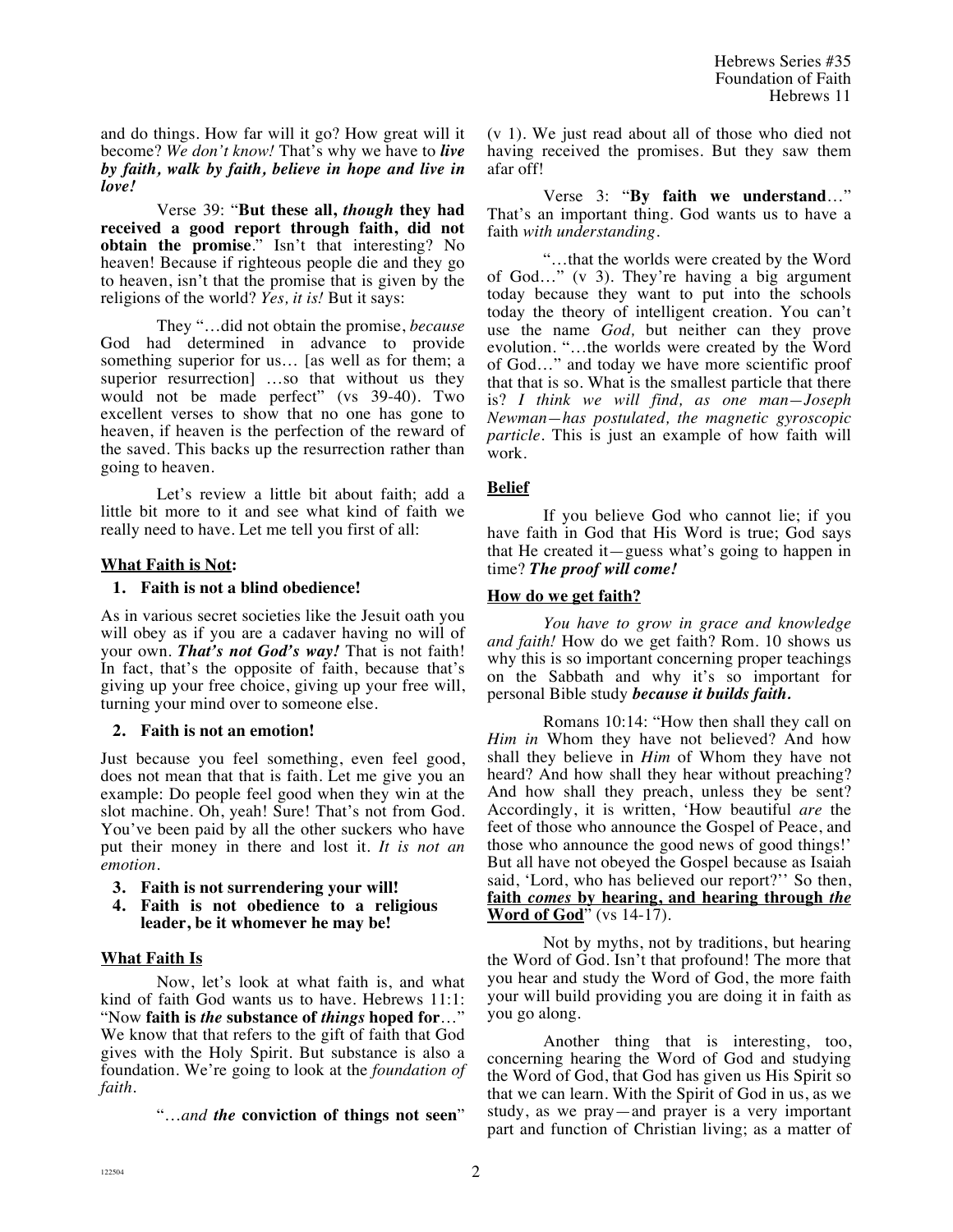fact, one of the most vital—then we grow in faith. You have faith in God and not doubting what He says. Why? God doesn't want you to have *blind faith*. He wants you to have an educated, knowledgeable faith, which begins with this:

Hebrews 11:6: "Now without faith *it is* impossible to please *God*. For it is mandatory *for* the one who comes to God to **believe that He exists**…"

In seeing the panel on Larry King the other night, you could tell the only one who had a level of belief in God's existence was the Protestant minister. The Hindu didn't. The Catholic didn't. The Jew didn't. Belief that not only He exists but everything about Him that is stated in the Bible is true!

"…and *that* He is a rewarder of those who diligently seek Him" (v 6). There's a lot of diligence that we have to do.

Here's what's important. *You cannot divorce faith from obedience. You cannot divorce faith from belief.* 

#### **Obedience**

 Romans 10:16: "But all have not obeyed the Gospel because as Isaiah said, 'Lord, who has believed our report?' So then, faith *comes* by hearing, and hearing through *the* Word of God. But I say, did they not hear? Yes, indeed, *for it is written*, 'Their voices went out into all the earth; their words went out even to the ends of the habitable world.'" (vs 16-18). He was speaking of the preaching of the Gospel back then.

Matthew 24:14: "And this Gospel of the Kingdom shall be proclaimed in all the world for a witness..." If this is not only a reiteration of what was done, but also a prophecy of what is coming, then there's going to have be an awful lot of preaching of the Gospel by a lot of people that's going to reach out into the world, and God is going to have to open the door and make it possible. He promised that this Gospel shall be proclaimed to all the world 'and then the end shall come!' That's why it's important to really have the true faith of God.

Romans 10: 19: "Nevertheless, I say, did not Israel know? First, Moses said, 'I will provoke you to jealousy through *those who are* not a people. I will anger you through a people without understanding.'" In other words, God is saying here: 'Look, if you don't believe Me, I'm going to raise up someone who will!' God can do that. Even Jesus said—when the Pharisees said to tell these people to quit saying 'Hosanna to the Highest' to the Son of David—that if they quit saying it even the 'rocks

would shout!'

Here's what's important in faith: He wants us to have *a knowledgeable and provable faith* based upon:

- 1. God is true!
- 2. God cannot lie—impossible!
- 3. God's Word is the Truth!

Every Word of God is true. **This is the first foundation on which to base your belief:** *Every Word of God is true!* God wants us to base our faith and belief on the Word of God, so you can have absolute, unequivocal confidence and faith in the Word of God.

2-Timothy 3:16: "All Scripture *is* Godbreathed…" God is responsible for it. Yes, He used human beings to do it that is true. Can He make human beings write and produce the Truth? *Without a doubt! No question whatsoever!* Peter wrote that 'Holy men were moved by the Spirit of God.' That's why we have the account of Balaam in the book of Numbers. Here's a false prophet dedicated to cursing the children of Israel, received money to curse the children of Israel, and when he went to curse them all he could do is *bless.* That's a good account to understand that the apostles and the writers of the Old and New Testament *wrote the Words of God!* You base your faith on that, not on what some man says.

This doesn't mean that we have understanding of everything, of prophecy and all this. But we do understand the things of the Word of God and the things of salvation and the knowledge of grace and forgiveness of sin. All of these things are known.

Verse 16: "All Scripture *is* God-breathed and *is* profitable for doctrine… [teaching; there are teachings involved] …for conviction… [believe with conviction] …for correction…" We all need to be corrected; are we not all still overcoming? *Of course, we are; yes, indeed!*

"…for instruction in righteousness; so that the man of God may be complete, fully equipped for every good work" (vs 16-17).

Let's tie in some other things with this, based upon the Word of God. How do we handle this? God does not expect us to take His Word and hand it over to an expert and have the expert—a priest, a theologian, a scholar—be the sole interpreter of the Word of God. He has given responsibility to *everyone!* Let's see how that is.

This is why is it not just a *blind faith*: you do what I do because I said to do it. 'Why should I do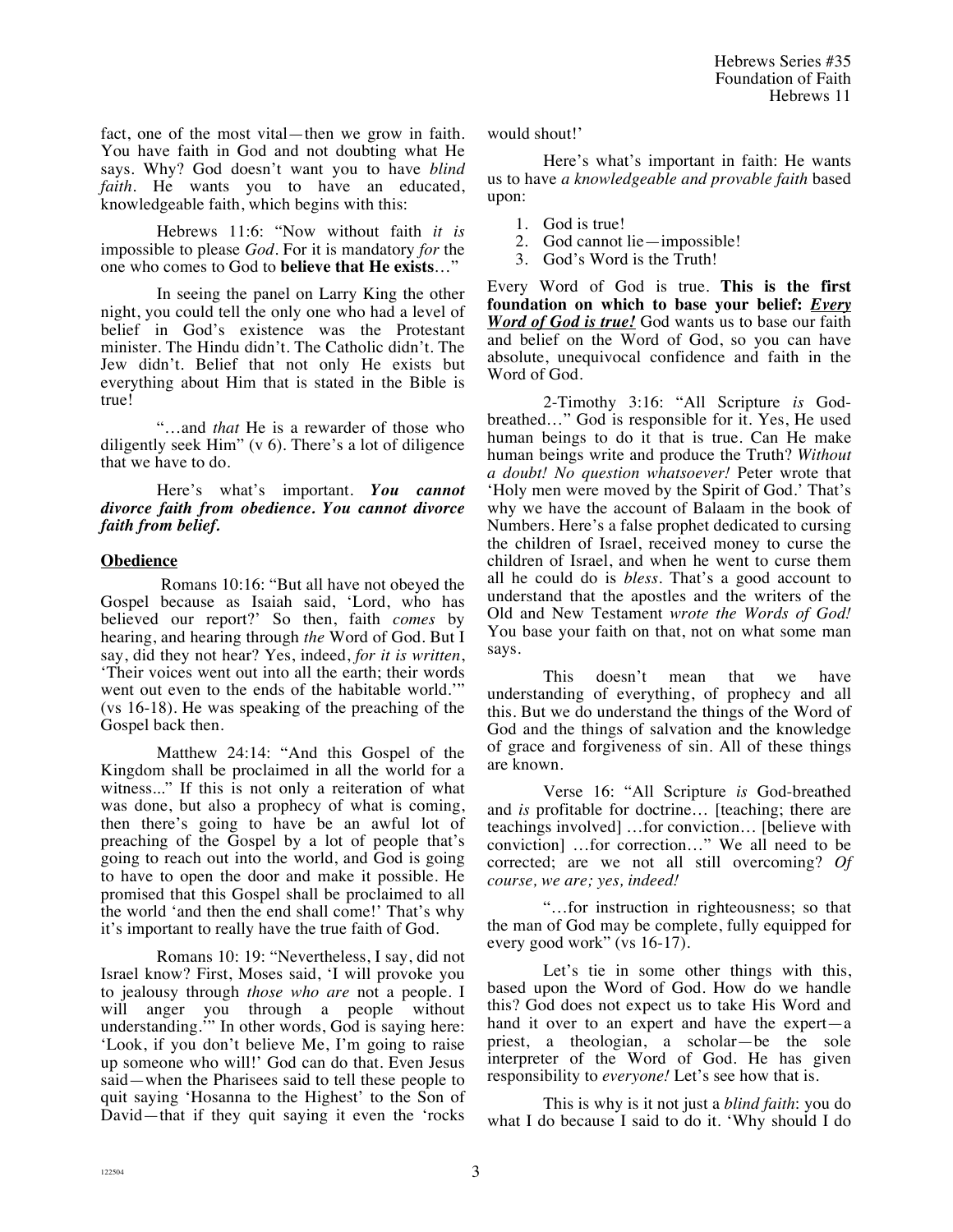it?' *Because I said!* NO! First of all:

- you prove that God exists
- you prove that He is true
- you prove that the Word of God is true

1-Thessalonians 5:21: "**Prove all things**…." There is one thing that is very important concerning the Truth: You can prove it, reprove it, reprove it and reprove it. Why? *Because there's no lie of the Truth!* That doesn't make us anything great. We are only applying what God has told us to do. In doing that, God adds to us the faith because we are:

- proving the Word of God
- studying the Word of God<br>• reading the Word of God
- reading the Word of God<br>• letting it be written in our
- letting it be written in our heart and mind

That adds to and builds the faith and belief. We're to, v 21: "Prove all things. Hold fast *to that which* is good" (v 21). Note Acts 17 about the Bereans. When Paul came into the synagogue in Berea, he preached the Word. They weren't like the ones in Thessalonica. When he first started there, they threw him out of the synagogue.

*NO!* The Bereans sat down and said, 'Oh, let's open the Scriptures and see whether these things be so or not.' That's how God wants us to do it. With that you can understand Truth from error, right from wrong. Then you can base your faith on understanding and knowledge. That's how you approach the things you don't understand and cannot yet see.

# **FOUNDATION—***building blocks***—OF FAITH**

Let's look at some things of the *foundation of faith*. We will see there are quite a few building blocks in *foundation of faith*. Here's a promise that God gives with faith:

Proverbs 28:20: "A faithful man shall overflow with blessings…" What are the greatest blessings that can come from faith?

- God's Spirit
- understanding His Word
- living in the grace of God

All of those things are blessings. This does not necessarily mean just physical blessings; let's make these spiritual blessings. What you prove you believe. So, you have *faith,* you have *belief*.

# **Trust**

God's trust works both ways. We trust God through faith and belief and living His way, and He trusts us by giving us understanding of His Word and His Spirit. That's really something—isn't it? That's a tremendous gift of God, *to be entrusted*  *with the understanding of the Word of God!*

Verse 25: "He who is of a proud heart stirs up strife, but **he who puts his trust in the LORD shall be enriched**…. [spiritually rich] …He who trusts in his own heart is a fool…" (vs 25-26). What is that we have today? *I believe, my opinion is!* When you get down to it, it really doesn't matter what you believe or what your opinion is, especially in things referring to God, relating to God. If it isn't true, it's worthless!

"…but whoever walks wisely, he shall be delivered" (v 26).

*Faith, belief, trust***:** all of these are the *foundation of faith*. So, when I say faith, look at that as kind of an outward foundation; like with a house, goes around the outside of the house and the house sits on that. There are other things within that foundation, which then we're looking at *trust.*

Proverbs 16:20: "He who handles a matter wisely shall find good, and whoever trusts in the LORD, happy *is* he." In the American Constitution, what is the one thing that it promises that we can have? *Pursuit of happiness!*

Let's look at Jer. 17; don't trust in a man. That's why when you have a religion where you have a hierarchy and priests or ministers who say *I am between you and God.* There was even one minister in the Church of God who came into the front room of some of the brethren and sat down and said, 'I am here in God's stead, and if you don't believe me then you're going to go to the Lake of Fire.' *NO!* That's why it says, 'Trust no man.' Wasn't it during the Cold War between Reagan and Gorbachav that Reagan said, 'Trust, but verify.' *Trust, but prove!*

Jeremiah 17:5: "Thus says the LORD, 'Cursed *is* the man who trusts in man, and makes flesh his arm, and whose heart departs from the LORD.'" *Trust no man!* Yet, our lives are based upon trust. *Yes, they are!* Love and marriage is based upon faith. *Yes, indeed!* What happens when that trust if violated? *Everything comes apart!* That's why your trust and faithfulness in all of your relationships must be based upon the Word of God and the Spirit of God so that trust is based in God and not in a man.

Let's look at it this way: You have a religious leader like the one I just talked about that said, 'Trust me.' or 'I'll interpret the Scriptures for you.' You must have a priest there or a minister there to interpret the Scriptures for you. Even some people have been told that if you read the Bible and try and justify it with the religious practices that we participate in, you will go crazy. The reason is, is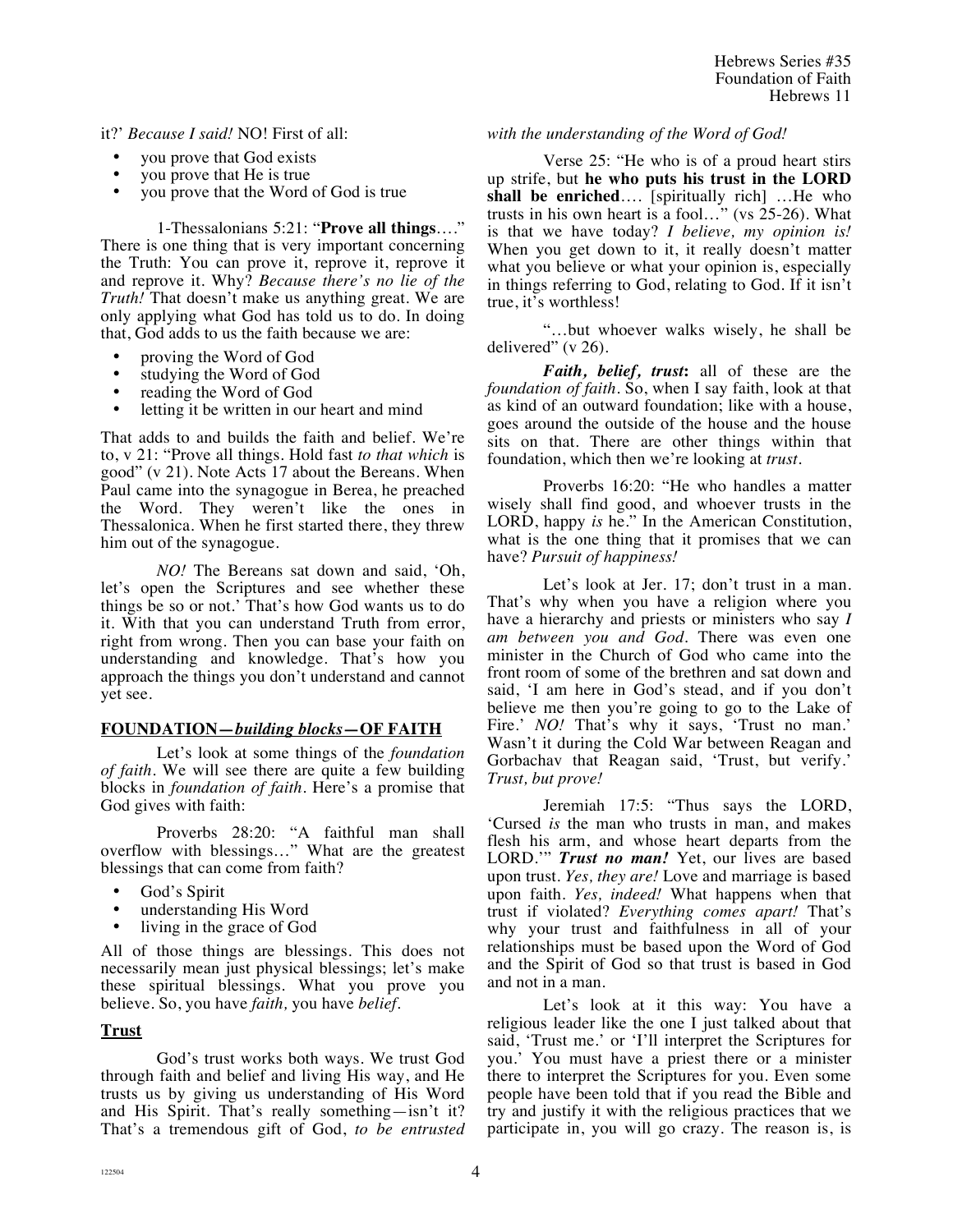because if you read the Bible you will soon find out that all the practices are not in the Bible. If you try and justify it you will go crazy, because no lie is compatible with the Truth. We'll see it says why not to trust in man in just a little bit.

Verse 6: "For he shall be like a shrub in the desert, and shall not see when good comes. But he shall inhabit the parched places in the wilderness, *in* a salt land that is not inhabited…. [here's the contrast]: …Blessed *is* the man who trusts in the LORD and whose hope is the LORD. For he shall be like a tree planted by the waters… [Psa. 1] …*it* sends out its roots by the river, and *it* shall not fear when the heat comes, but its foliage shall be green; and he is not worried in the year of drought, nor will it cease from yielding fruit" (vs 6-8).

This is telling us that we are to grow in grace and knowledge; continually bring forth fruit the fruit of the Spirit (Gal. 5).

Here's why you trust in no man and why you're cursed in trusting in a man. We will soon understand this in our currency situation.

Verse 9: "The heart *is* deceitful above all things…" That's what most politics is based upon; that's what our currency system is based upon.

I was thinking about that the other day. I had a stack of bills—you do, too—and they have to be paid. I get out my checkbook and I start writing checks. After giving the sermon that I gave on *The Coming Economic Tribulation* I'm sitting there saying, 'Hey, there's not one penny here. I've got a piece of paper that says the bank says I have so much in the bank. I've got my checkbook here and I'm allowed to write my own money based upon the figure that the bank has given me, based upon having put so much in there. What did I put in there? *I put in there another piece of paper which said, 'Value so much.'* I'm sitting here writing all of these checks and signing my name on it and thinking, 'There's no money!'

*It's all deceitful!* You have to use the system because you live in the world, but you can see how foolish it is, and when the day of reckoning comes it going to be just like that huge domino thing that they spent—I forget how many months doing it—and it had millions of dominos and it took an hour and a half until the last domino fell. That's why!

Verse 9: "The heart *is* deceitful above all things and desperately wicked; who can know it?" Know this: It doesn't matter who you are, where you are—righteous/sinful—it doesn't make one bit of difference. God is not way off some place. God is close at hand.

- Doesn't He say that He knows the hairs that are on your head? *Yes!*
- Doesn't He say that everything that's spoken in secret shall be shouted from the housetop? *Yes!*
- Does God try us? *Yes!*
- Test us? *Yes!*
- Does God also try and test the wicked? *Yes!*

Verse 10: "I the LORD search the heart… [He's called in the New Testament 'the heartknowing God'] …*I* try the reins… [What does that mean? *Trying the way that you think!*] …even **to give to each man according to his ways, according to the fruit of his doings.**" *Good and evil!*

In that God is merciful. Many times God gives us plenty of latitude before the correction comes. What would it be if every time you made some little mistake—BAM!—God was right there to knock you down. Never works! He gives free choice. He's going to try us all, *righteous and sinners!* Let's see here is the solution of one of the things of faith. We have:

- faith
- belief
- trust

with this it does something else:

# **Fixed Heart—Conviction**

It gives you a faith and trust and confidence and belief because of God, His Word, His Spirit, His Truth. Remember, His Spirit is called *the Spirit of Truth!* What this does, it gives you the conviction by fixing your heart.

Psalm 57:1: "Be gracious unto me, O God, be gracious unto me; for my soul trusts in You; yea, in the shadow of Your wings I will make my refuge until these great troubles pass by." Note Psa. 91. The shadow of the wings is God's unseen protection through His angels.

Verse 2: "I will cry to God Most High, to God who fulfills His purpose for me."

Verse 7: "**My heart is fixed, O God, my heart is fixed**…" What does that mean? That doesn't mean that it's repaired necessarily, but that could fall in there, too. It means that it's steadfast; fixed; locked into God! That's the kind of faith that God wants us to have. This is what brings conviction. This is an absolute thing if your heart is fixed and locked on God. That leads to conviction. Let's see what God did to Ezekiel.

Ezek. 3 tells us how your heart and your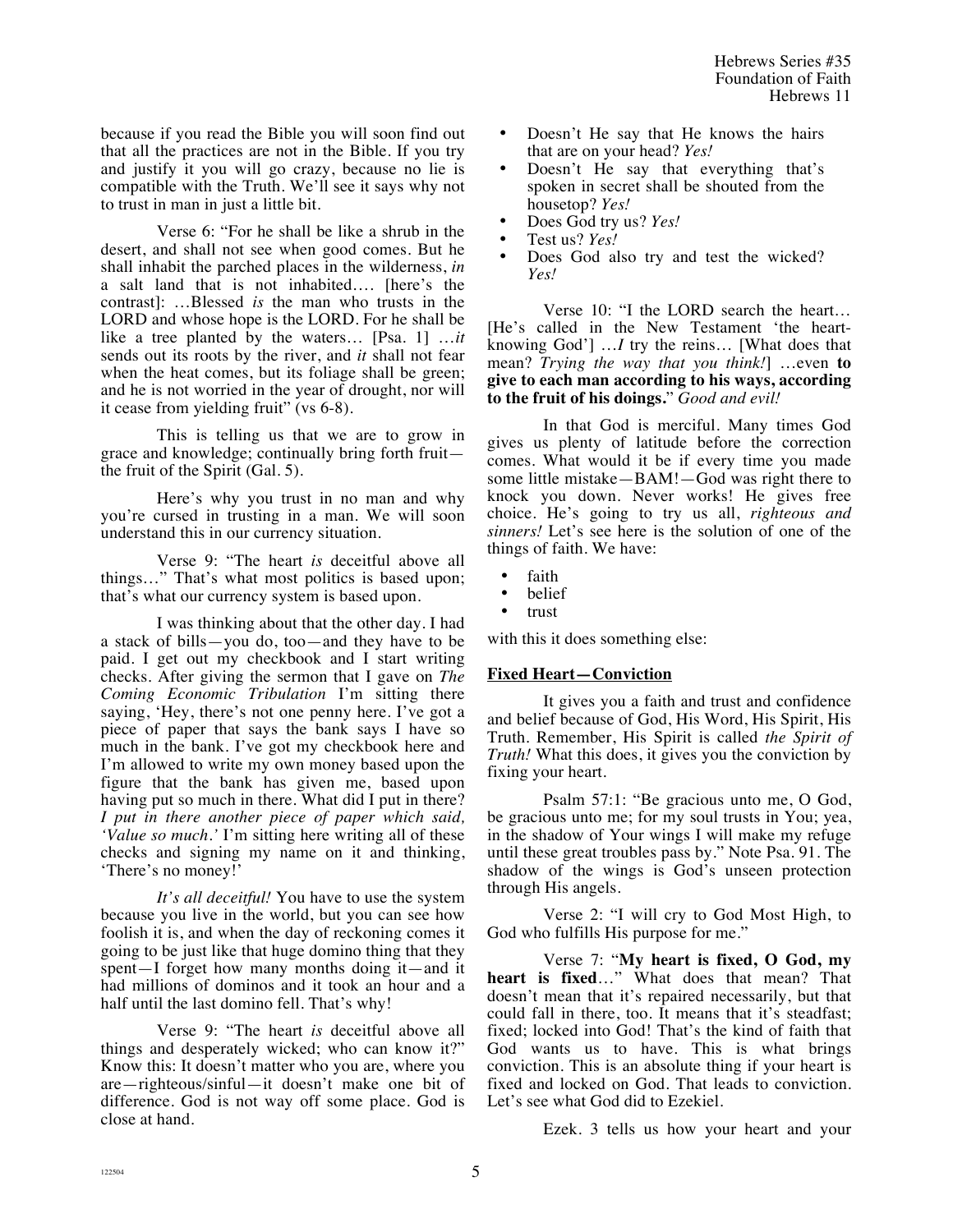mind are fixed. If you want to know the prophet that had the toughest duty of all—outside of Christ—it's Ezekiel.

Ezekiel 3:4: "And He said to me, 'Son of man, go! Go up to the house of Israel and speak to them with My words. For you *are* not sent to a people of a strange speech and of a difficult language, *but* to the house of Israel; not to many people of a strange speech and of a difficult language, whose words you cannot understand. Surely, if I had sent you to them… [these people of strange speech] …they would have hearkened to you. But the house of Israel will not be willing to hearken to you, for they will not be willing to hearken to Me; for all the house of Israel *are* of a hard forehead and a stubborn heart. Behold, I have made your face strong against their faces and your forehead strong against their foreheads" (vs 4-8). You talk about *fixed!*

Notice Who made it. *God did!* That's the measure of faith Ezekiel needed for the task that he was given.

Verse 9: "'I have made your forehead as an adamant stone, harder than flint. Do not be afraid of them or dismayed by their faces, for they *are* a rebellious house.' And He said to me, 'Son of man, receive all My words which I shall speak to you. Receive them to your heart, and hear with your ears…. [all the teaching comes from God] …And go! Go to those of the captivity, to the children of your people, and speak to them, and tell them, "Thus says the Lord GOD;" whether they will hear or whether they will forbear" (vs 9-11). Isn't that something?

Then you go read on what he had to do. There was even a place where God told him to go out—because there's starvation coming—and mix up this pottage and put in human dung and you eat it in their presence; and he had to go before them naked. He had to lie on his side 390 days for the house of Israel, and when he was done with that another 70 days for the house of Judah. When God said for him to mix in human dung, he said, 'Oh, Lord God, please!' God said, 'All right, cattle dung!'

God wanted to demonstrate to the children of Israel how they really were to Him. You read Ezekiel, he has the toughest, hardest, most disastrous message that anyone could give. You talk about doom, gloom, death, destruction, plague and all of those things. Note Ezek. 20. The reason that all of these things because of their rebellion, but more importantly, because they *refused* to keep the Sabbath and Holy Days of God.

There is *fixed-heart conviction!* This kind

of faith brings confidence. You don't have to worry about what man can do to you. This kind of faith was what Christ is talking about in Matt. 10. This is the kind of faith that the Apostle Paul, in writing the book of Hebrews, was preparing for those Jewish and non-Jewish (Gentiles) Christians, that they would have to have to survive the great upheavals of the Romans wars and the destruction of the temple.

Those are just great and awesome things that happen. Whenever they happen, God gives a warning first to prepare His people. Here's what Jesus said it's going to be like:

Matthew 10:16: "Behold, I am sending you forth as sheep in *the* midst of wolves. Therefore, be wise as serpents and harmless as doves." This is telling us very clearly not to get mixed up in the political affairs of this world, because it's going to take you down. That's what it is. Keep following God!

Verse 17: "But beware of men; for they will deliver you up to councils, and they will scourge you in their synagogues." They did that to the apostles (Acts 4-5). Yes, they didn't scourge them, but they beat them with rods.

Verse 18: "And you shall also be brought before governors and kings for My sake, for a witness to them and to the Gentiles."

Eventually this is going to get down right to the world leaders. This is going to involve more than just one man. Whoever it is, wherever it's going to be, it's going to be numbers of people that will be brought up. I don't know if you know this, but Robert Reich—Treasury Secretary under Bill Clinton our 42nd President—said, 'Terrorists and those who take the Scriptures literally are the most dangerous people to this society.'

So, the die is cast; they just haven't used it yet. But you wait and see, with this 9/11 law passed and Patriot Act II passed—wait and see Patriot Act III pass. Look what they're doing to search people going through the airports. Every time I go through—before I go through I tell them I've got artificial hips so I'm going to zap the thing, it's going to beep.' A couple of times when I've gotten done, I've said, 'I want you to promise me something, for safety and security, please do this to every Muslim that comes through as a passenger.'

When it comes time that it is illegal to have a Bible… That may sound wild and strange, but what they're doing in this society, they do not want you to have any public acknowledgement of God! The only place you can worship is in your home, synagogue or church… 'Don't bother us atheists and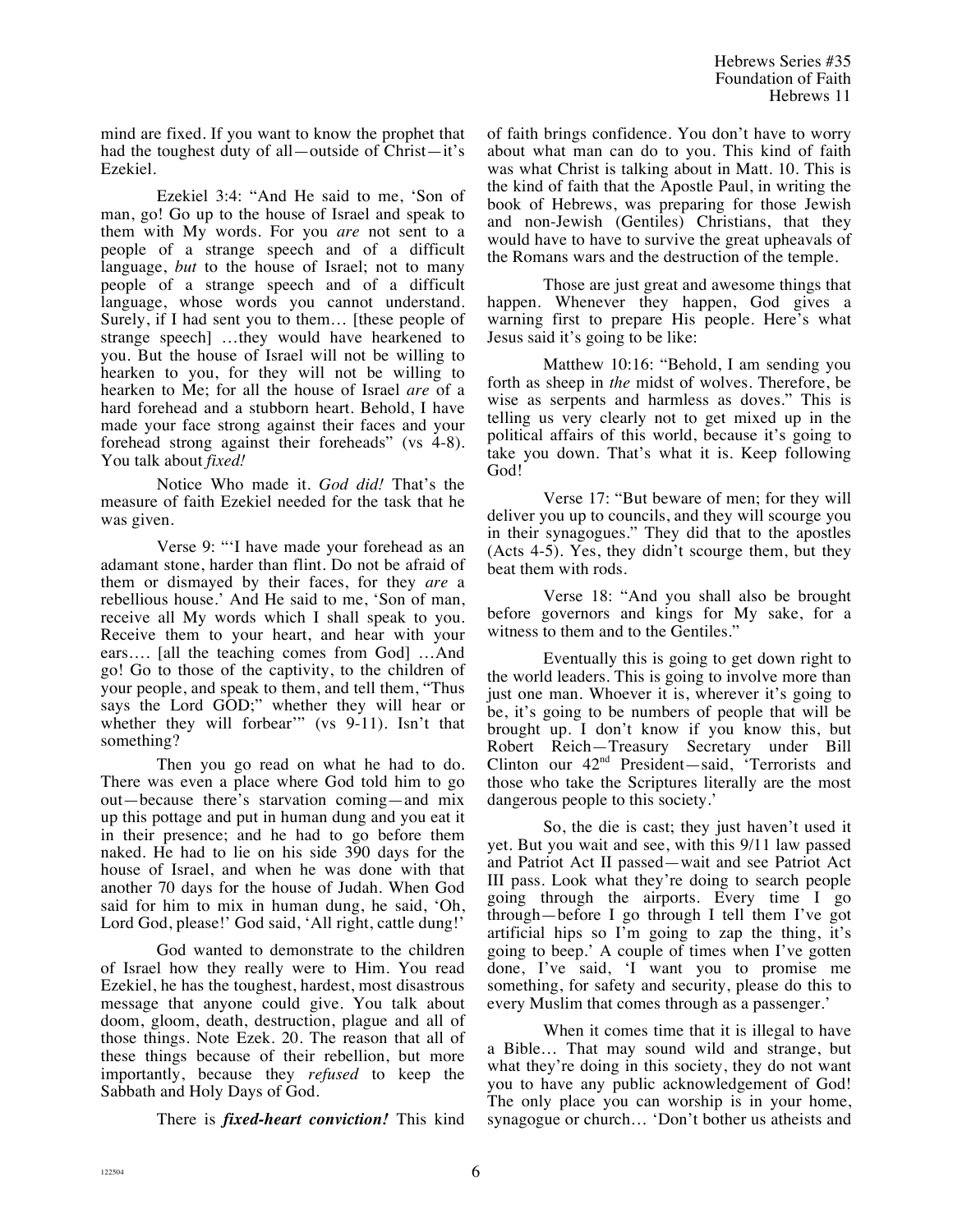us secularists and humanists out here, we don't want to be bothered with your religion and Christ and God.' Who are they challenging? *God!* Who are the ones who are going to have to give the final message? *Wherever Christians are—true Christians—they're going to be the ones who are going to have to do it!*

Brought up to councils? *That is into court!* It happened back Philadelphia. There were a group of Sunday-keeping preachers against homosexuality, went and started preaching outside on the street against homosexuality and the homosexuals came and assaulted them and had them arrested. The one man faces charges equivalent to 47 years in prison. It's there! This is realistic!

Unless you really have faith; unless you really have belief… They're always going to offer a way out. You can't do like Galileo did when the pope said, 'Say the earth is flat.' *Okay, the earth is flat!* 'All right, we'll lift the inquisition off of you.' *Thank you!* He walked out and he said, 'Nevertheless, it's still round!' Do you think that living in the end of the age, which we're living in, and

- having the whole Word of God
- understanding what we understand
- teach what we teach

—I'm including all the Churches of God everywhere, because God is going to get them all involved; that's why they're scattered—that God is going to let us lightly off the hook and not bring a witness as He wants? Who is going to tell these people if it is not those who know? We are on an inevitable collision course! This is not asking for persecution; it is already there! Get the book *Persecution* by David Limbaugh and read that. That will tell you some things!

Verse 19: "Now when they deliver you up, do not be anxious *about* how or what you should speak…. [that's why you have to *know* the Word of God; have it written in your heart and mind] …for in that hour it shall be given to you what you shall speak. For it is not you who speak, but the Spirit of your Father that speaks in you" (vs 19-20). You are going to be a vessel of God, whoever you are, when this event takes place. God is going to use you personally, through His Spirit, to speak.

Here's how bad it's going to get, v 21: "Then brother will deliver up brother to death; and *the* father, the child; and children will rise up against *their* parents and *have* them put to death. And you shall be hated by all for My name's sake…" (vs 21- 22).

Don't we see that now?

- What is that they don't like about Christmas?
	- It's not the word 'mass' at the end. It's the word *Christ* at the beginning.
- What do they not like about the Ten Commandments?<br> $\checkmark$  The first four
	- The first four
		- $\triangleright$  you should not have any other gods before Me
		- prohibition on idols
		- $\triangleright$  taking God's name in vain
		- $\triangleright$  the Sabbath

"…but the one who endures to *the* end, that one shall be saved. But when they persecute you in this city, escape into another; for truly I say to you, in no way shall you have completed *witnessing* to the cities of Israel until the Son of man has come. A disciple is not above his teacher, nor a servant above his master" (vs 22-24).

- Was Christ persecuted? *Yes!*
- Was Christ martyred? *Yes!*
- Was Christ God in the flesh? *Yes!*

But we're not above Him!

Verse 25: "It is sufficient for the disciple that he become as his teacher, and the servant as his master. If they have called the master of the house Beelzebub… [referring to Himself] …how much more *shall they call* those of his household? Therefore, do not fear them because there is nothing covered that shall not be uncovered, and *nothing* hidden that shall not be known. What I tell you in the darkness, speak in the light; and what you hear in the ear, proclaim upon the housetops" (vs 25-27). That is public acknowledgment of God in preaching the Gospel.

Verse 28: "Do not be afraid of those who kill the body, but do not have power to destroy the life; rather, **fear Him Who has the power to destroy both life and body in Gehenna.**" That gives you an idea of what Ezekiel was up against and what we will be confronting in the future. That's why we have to have our hearts fixed and have a conviction. That's part of the building blocks of faith.

#### **Obedience**

Obedience is all part of faith, no doubt about it! Jesus said, 'Man shall not live by bread alone, but by every word that proceeds out of the mouth of God.' In light of the sermon *The Administration of Death* and the veil of Moses, I'd like to do a study to show the laws of God that He gave to Moses were the veil removed and those things that Jesus fulfilled. I think that would be very interesting,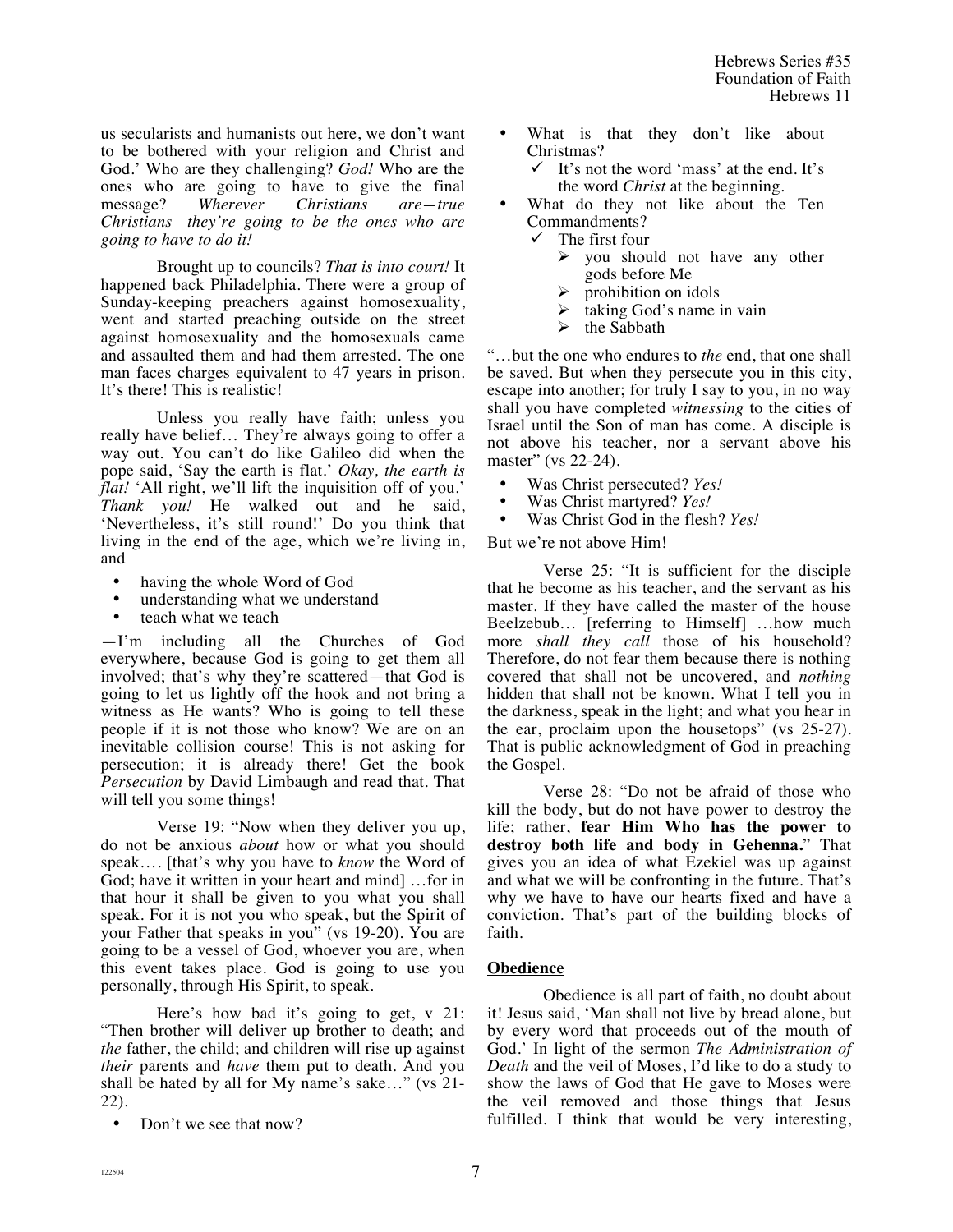indeed!

Let's come to 1-John 2; this is all a part of the kind of faith and obedience that we need to have, so that we have:

- the conviction
- the belief
- the trust
- the confidence
- the fixed heart

This gives us the confidence in our obedience. In other words, it gets back to God does not want you to have just an *emotional* faith, or a belief because someone tells you *believe this.* NO! He wants you to know it because you know it yourself and have proved it yourself, and you come to this; here is a key, all part of faith. Remember where we started with this chapter. Here are those, referring to Christians that have the faith of Jesus Christ and keep His commandments (Rev. 14:12).

- Belief is *the mental* aspect of faith!
- Obedience is *faith in action!*

You can take that and go through and study the Bible from that point of view, too.

1-John 2:3: "And by this *standard* **we know that we know Him**…" This is the kind of thing that God wants us to have. We *know* that we *know!* That comes by:

- hearing<br>• studying
- studying
- living<br>• the Sp
- the Spirit of God
- the application of the Word of God
- thinking with the Word of God
- keeping the commandments of God

It's like when people are in doubt about the Sabbath—and they seem reasonable and willing to keep the Sabbath and they haven't kept it before and they ask me: Why is the Sabbath important? I explain it to them and when I'm done I tell them this: Why don't you keep the Sabbath and study about the Sabbath and God's Word on the Sabbath for six weeks? If you do, then you'll understand how important the Sabbath is. That's the key!

You will never know if you do not have the faith to obey. You can tie that in with tithes and offerings. You will never know the blessings that God will give you if you don't prove Him. That's what it says here. This is *the standard*—the Greek is 'en toutoo'—*by this*, but it implies that *by this standard*—a measure and so forth.

Verse 3: "And by this *standard* **we know that we know Him:** if we keep His commandments. The one who says, 'I know Him,' and does not keep His commandments, is a liar, and the Truth is not in him" (vs 3-4). Have we not come full circle back to the Truth, the true God, the Word of God? *Yes!*

If you have some Truth and some error, do you have *the* Truth? *No, you don't!* I thought that interview was quite good when the Protestant said that Jesus is the Way, the Truth and the Life. After they had a discussion that 'you should love your neighbor as yourself' to humanize the teachings of Jesus, he said, 'You shall love the Lord your God with all your heart, with all your mind, with all your soul, with all your strength.' *Oh, that's different!* 

They all want to love their neighbors because that's humanism; that's secularism. But to love God, no 'we can't do that.' They said, 'You're an exclusivist then.' He said, 'No, let's look at it this way: If I'm a doctor and you have a disease—we'll call that sin—and there is only one antibiotic that you can take to kill that bacteria and make you well. What would you say? Especially when you understand no other antibiotic can do it, just this one. Would you say that I'm exclusive? *or* That I'm imparting to you the knowledge of Truth so that you can get well?'

If Jesus is the only Way, the Truth and the Life' then everyone needs to know how they can be saved! That's what we're talking about here. When we have that then we can have the faith that this shows, that this gives us. This is pretty profound.

Verse 4: "The one who says, 'I know Him,' and does not keep His commandments, is a liar, and the Truth is not in him."

1-Kings 13—I find this really quite interesting. When God sent the warning to Jeroboam—he was the one who setup the golden calves in Dan and Bethel after God split off the ten tribes. 1-Kings 13:1: "And behold, a man of God came out of Judah by the Word of the Lord, to Bethel. And Jeroboam stood by the altar to burn incense." He had a specific message, with specific instructions from God.

Verse 2: "And he cried against the altar by the Word of the Lord and said, 'O, altar, altar, thus says the LORD. "Behold, a son shall be born to the house of David, Josiah by name, and upon you he shall offer the priests of the high places who burn incense upon you, and men's bones shall be burned upon you."' And he gave a sign the same day, saying, 'This *is* the sign which the LORD has spoken. "Behold, the altar shall be torn apart, and the ashes that *are* upon it shall be poured out."' Then it came to pass when King Jeroboam heard the saying of the man of God who had cried against the altar in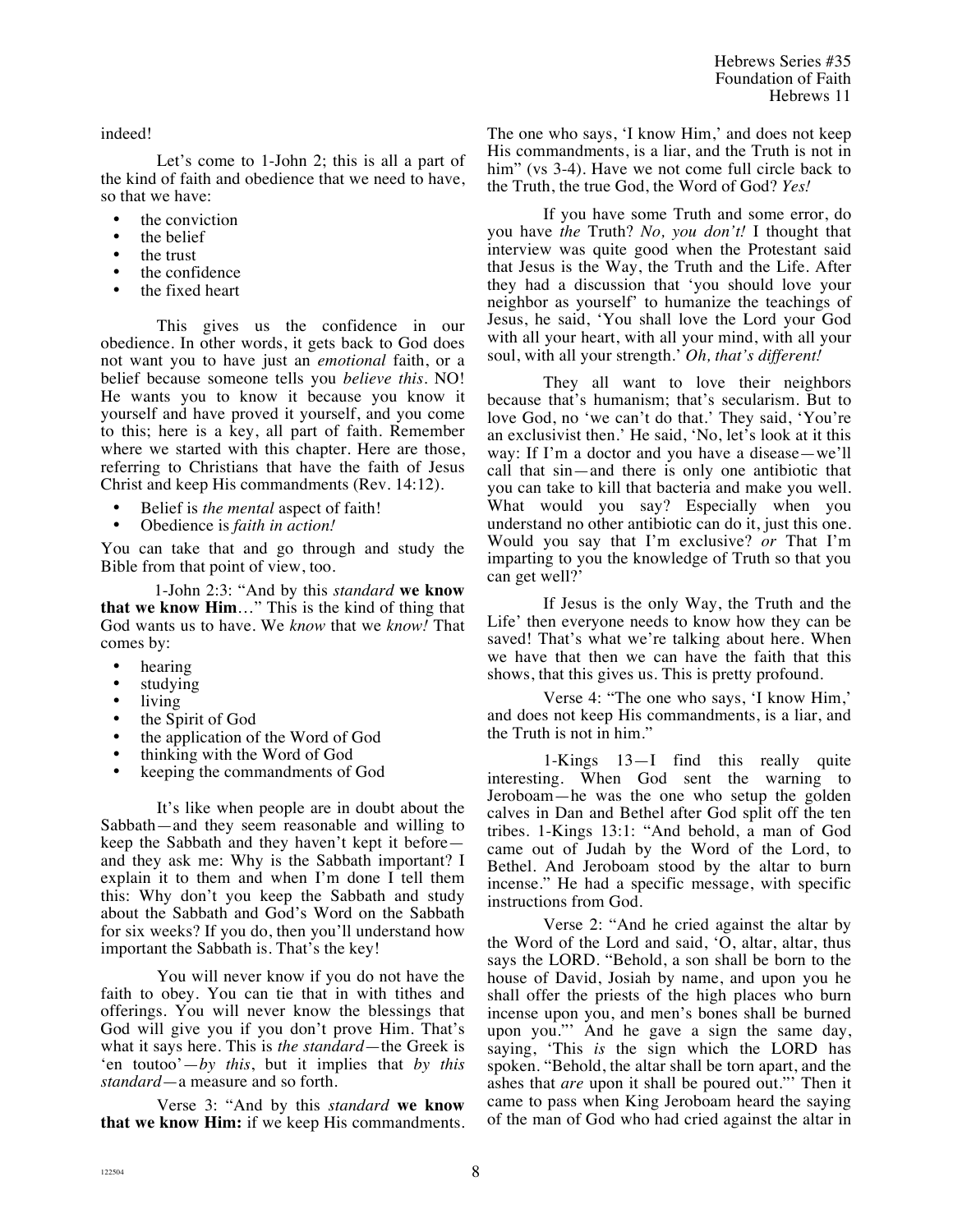Bethel, he put forth his hand from the altar, saying, 'Lay hold on him!' And his hand, which he put forth against him withered up so that he could not pull it in again to himself. The altar also was split asunder and the ashes poured out from the altar according to the sign which the man of God had given by the Word of the Lord" (vs 2-5)

Verse 6: "And the king answered and said to the man of God, 'Seek now the face of the LORD your God, and pray for me, that my hand may be restored to me again.'"

Isn't that always the way? When the murderer gets caught and is surrounded by the police, what does he say? *Don't shoot! Don't shoot!* So, we have it here.

Verse 7: "And the king said to the man of God, 'Come home with me and refresh yourself, and I will give you a reward.' And the man of God said to the king, 'If you will give me half your house, I will not go in with you, nor will I eat bread nor drink water in this place, for so was it commanded me by the Word of the Lord, saying, "Eat no bread nor drink water, nor return again by the same way that you came."' Then he went another way and did not return by the way he came to Bethel" (vs 7-10).

You can read the rest of it. Here comes a man out who says, 'I am a prophet of God. I am a prophet of the Lord. Come in and eat with me.' And he said, 'No, I can't'—true prophet of God.

The false prophet said, 'God has told me that you can come in and eat with me and rest yourself.' What did he do? *He took the word of the false prophet, went in and ate with him.* After he got up and left, God sent a lion to devour him on the way. Quite an instructive lesson. *He that says I know Him and does not keep His commandments is a liar!*

1-John 2:5: "On the other hand, *if* anyone is keeping His Word, truly in this one the love of God is being perfected…. [that's what keeps faith working; *the love of God!*] …By this *means* we know that we are in Him. Anyone who claims to dwell in Him is obligating himself also to walk even as He Himself walked" (vs 5-6). Quite a standard. That's all done by faith!

That's quite an instructive lesson with the true prophet of God and the false prophet of the Lord coming out and saying 'Well, I'm a prophet of the Lord, and God told me…' It reminds me of these ministers that get on television and say, 'God said to me…'

Galatians 5:6: "Because in Christ Jesus neither is circumcision of any force, nor

uncircumcision; rather, *it is the* inner working *of* faith through love." As Paul said, 'These three remain: faith, hope and love.' As we've said: *Walk in faith, believe in hope and live in love!* These all work together: *faith through love,* the inner working of it.

Let's see what it's going to do for us or what it is doing for us. The more you know the Truth of God and the Way of God and the Word of God, this is what it will do. This makes people really angry.

1-John 4:4: "You are of God, little children… [Who is to say that you are of God and other people are not? *God is!*] …and have overcome them… [the false prophets and false spirits] …because greater is He Who *is* in you than the one who *is* in the world." Never be overwhelmed by the things in the world.

Verse 5: "They are of the world; because of this, they speak of the world, and the world listens to them." Do you think that if any true minister of God would have been on any of those panels and said, 'Hey, you have all missed the boat.' Why you'd be cut off; they'd cut off your microphone. I do when I'm watching it. Doesn't the world listen to them? *Yes!*

Verse 6: "We are of God; the one who knows God listens to us; the one who is not of God does not listen to us…. [they won't stand for the Truth; they can't tolerate it] …By this *means* we know the Spirit of the Truth and the spirit of the deception."

There is a spirit of deception that is out there. This whole thing that they are now all clamoring about Christ and Christmas is going to bring them all together in the deception—you wait and see! {note 2-Thess. 2} because they don't have the love for the Truth, God gives them over to a powerful deception. How powerful is this deception going to be in the end-time? Religious leaders doing miracles! Calling fire down from heaven! Seeing is believing! Remember this: If you see it on television it may or may not be true, because they can digitize anything now. That's quite a thing! That's what faith does for us!

# **Love**

- faith works through love
- hope works through love

Verse 7: "Beloved, we should love one another because love is from God; and everyone who loves has been begotten by God, and **knows** God…. [we *know* that we have the Spirit of God; we understand that] …The one who does not love does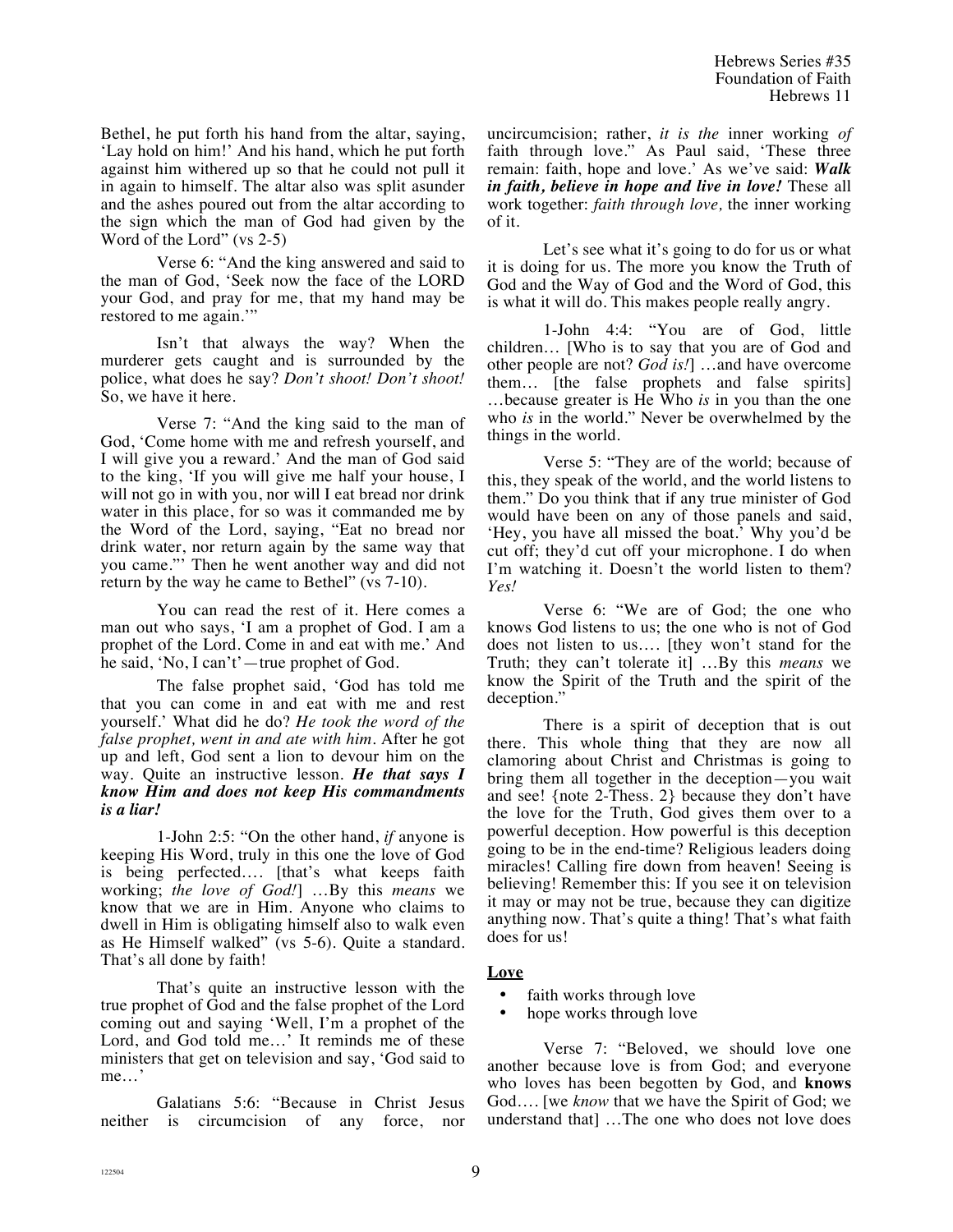not know God because God is love" (vs 7-8). What is the love of God? *Keeping His commandments!* Some people come up to the Truth and they stumble over it and go on and make excuses.

A man who was in the Church of God was working out in this gym and there was a Protestant minister that he got to know and they started talking about the Bible. After many weeks of seeing each other there on the same day doing their exercises, it finally came out that the man in the Church of God kept the Sabbath. The Sunday-keeping preacher was challenged to go prove it in his Bible. So, after a couple of weeks they came back and the Sundaykeeping minister admitted that the Sabbath was what was taught in the Bible, BUT if he preached that from the pulpit he would lose his job.

He had the Truth to come out of the deception, but wasn't willing to do so because he didn't have any faith. Interesting! Had more faith in the false teaching of Sunday and people than he did in God. If you believe God and have faith in God, when God says—in the person of Christ and also— 'Man shall not live by bread alone but by every Word of God' (Deut. 8:3). What does God mean? *Precisely that!* The minister didn't have enough faith to do it.

Here is the whole process. I won't go through this in great deal, but notice what Peter wrote. This is the last epistle that he wrote. He really puts himself into this in a very profound way.

2-Peter 1:1: "Simon Peter…" *He was never in Rome. Peter never went to Rome!* When Paul got there in  $60_{A,D}$ , what did he do? *He called for all the Jewish leaders in Rome to come to his house where he was held in* captivity; he was under house arrest!

The leaders came and he said, 'I want to tell you about the Gospel of Jesus Christ.' What did the Jewish leaders say? *Peter's been here a long time before, we know all about it.* NO! They said, 'We haven't heard of this except that this sect is everywhere spoken against.' That's  $60_{A,D}$  and it should have been 20 years into Peter's being the first pope in Rome. If he was, he surely didn't preach to them. Furthermore, Peter was the apostle to the circumcision, so if he had gone to Rome he should have gone to them first. It doesn't say that.

Verse 1: "Simon Peter, a servant and an apostle of Jesus Christ, to those who have obtained *the* same precious faith as ours… [faith is the substance; we just covered the building blocks] …by *the* righteousness of our God and Savior Jesus Christ: Grace and peace be multiplied to you in *the* knowledge of God and of Jesus our Lord, according as His Divine power has given to us all things that *pertain* to life and Godliness, through the knowledge of Him Who called us by *His own* glory and virtue; through which… [here's the thing that's profound and important with all of this, and the faith] …He has given to us the greatest and *most* precious promises…" (vs 1-4).

- promise of eternal life
- promise of glory<br>• promise of being
- promise of being in the first resurrection<br>• promise of being with Jesus Christ
- promise of being with Jesus Christ
- promise of being in New Jerusalem
- promise of living forever without sin

Great and precious promises! Not only those we receive today because of faith, but those that we receive through hope.

"…Who called us by *His own* glory and virtue; through which He has given to us the greatest and *most* precious promises, that through these you may become partakers of *the* Divine nature…" (vs 3- 4). That's why God made you in His image. That you may become, through the process of conversion, like Jesus.

"…having escaped the corruption *that is* in *the* world through lust" (v 4).

Colossians 1:9: "For this cause we also, from the day that we heard *of it*… [of your conversion] …do not cease to pray for you and to ask that you may be filled with the knowledge of His will in all wisdom and spiritual understanding... [by faith, study, prayer] …that you may walk worthily of the Lord, unto all pleasing, being fruitful in every good work and growing in the knowledge of God; being strengthened with all power according to the might of His glory, unto all endurance and longsuffering with joy" (vs 9-11). This is to get you through all the trials and difficulties.

Verse 12: "Giving thanks to the Father, Who has made us qualified for the share of the inheritance of the saints in the Light; Who has personally rescued us from the power of darkness and has transferred *us* unto the kingdom of the Son of His love" (vs 12-13). That's very profound! Those are tremendous and inspiring words.

- What is the end of all of this?
- What is the purpose of all of this?

Verse 26: "*Even* the mystery that has been hidden from ages…" In understanding the plan of God, realize this: *God has made known His secret to you! And has entrusted you with it!* The world does not know! Isn't that an amazing thing? *Yes!* The mystery; that's what mystery means.

"…and from generations, but has now been